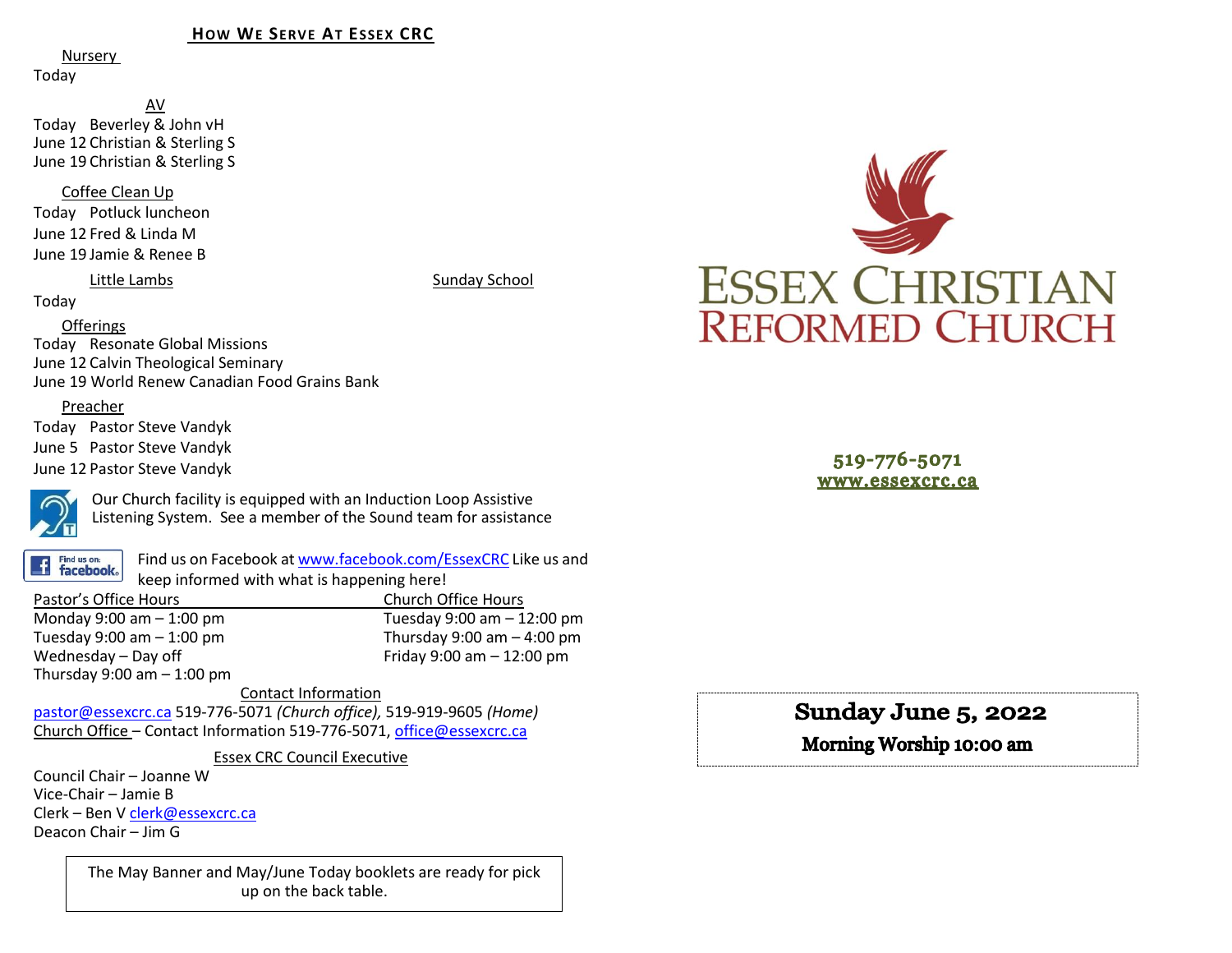## **SUNDAY JUNE 5, 2022**

Welcome to everyone either here in-person or online to our worship service this morning. Do plan to stay and enjoy a cup of coffee with us in the fellowship hall.

Our Church Family

We express our sincerest condolences to **Ruth S** and family in the passing of Ruth's sister **Margaret E**. May God continue to comfort the family in his strength.

Keep those family members and friends in prayer as they endure with various health issues **Tena D**, **Jack D**, **Lea H, Anna R, Gerry S, Doris V, Wilma W, Johanna W** along with our elderly in care homes or those receiving extra support (**Pete & Betty A**, **CoryB**, **DinyK, Nick KSr,John O**and **AnnaP**.

## BIRTHDAY GREETINGS

Congratulations to Chris H (today), Pete K (Tues), Vanessa R & Waverly L (Wed). May the Lord bless you!

What is Happening This Week

10:00 am – Pentecost Sunday Morning Worship with Pastor Steve Vandyk in-person or online at Facebook/Essex CRC. 11:30 pm – Potluck Luncheon

Praise Practice – Wednesday at 6:30 pm

## Next Sunday June 12, 2022

10:00 am – Sunday Morning Worship with Pastor Steve Vandyk in-person or online at Facebook/EssexCRC.

# COUNCIL HIGHLIGHTS

Council met on Wednesday June 1, 2022, Chairperson Joanne Whelan led with a devotion titled "Do Not Worry About Tomorrow" based on the text from Matthew 6:34.

It is June which means the terms for Elders Marvin S & Joanne W and Deacon Jim G are complete and Council would like to thank these individuals for their willingness serve here at Essex CRC. Council has received three nominations, two for deacon and one for elder, but are still looking for one more Elder nomination. We as Council pray that you would reflect on the decision to serve the church in a leadership role.

We would like to extend an invitation to anyone who may be interested in attending a new webinar event hosted by Diaconal Ministries Canada titled "Deacon 101". This event will be held virtually at a date yet to be determined. If you would like more information, please reach out to a member of Council.

Reports from the Treasurer state that to date the Church has a small surplus. We covet your prayers and support as we continue to fulfill our financial obligations for 2022.

Reports were given from "Reach Up" and "Safe Church" committees

Weekly Offerings

## Today's offerings are for the **FINANCIAL MINISTRY PLAN** and **RESONATE GLOBAL MISSIONS**

At Pentecost, promises old and new are fulfilled. The ascended Jesus becomes the baptizer, drenching his followers with his Spirit. The Spirit gathers people from every tongue, tribe, and nation into the unity of the body of Christ. Anointed and sent by the Spirit, the church is sent into the world, ambassadors of God's peace. The Spirit is at work today in our neighborhoods and around the world. Resonate follows the Spirit's leading as we respond to the calling of God's mission.

June 12 offering is for Calvin Theological Seminary. Calvin Theological Seminary is a learning community in the Reformed Christian tradition that forms church leaders who cultivate communities of disciples of Jesus Christ.

## CHANGE-4-LIFE

We hope you are filling your baby bottles with your spare change. This money will be used to help support couples and women who are facing an unplanned pregnancy. Counselling and assistance are available from the Melo Clinic and Pregnancy Centre in Leamington and Windsor. Bring back your bottle on Father's Day June 19. *Please make sure you include your envelope number with your donation.*

# COFFEE BREAK – TUESDAY MORNINGS

We would like to have some input in our Ladies Coffee Break Bible study group and begin again in the fall. We are looking for new members and new ideas. If you have any questions, please contact Florence J

# GET THE BANNER STRAIGHT TO YOUR INBOX

The Banner, the magazine of the CRC, will send you news, features, and columns straight to your email inbox! Sign up for the weekly e-newsletter by visiting thebanner.org/signup. While you're there, you can sign up to receive The Banner print magazine straight to your door as well! TheBanner.org/signup

## UNDERSTANDING PENTECOST

Check out the new kids' devotion at [www.kidscorner.net](http://www.kidscorner.net/) The Spirit came in a powerful way and filled the people. That's because we serve a powerful God! The wind and fire are symbols for God's presence. Listen now at kidscorner.net and check out all the new content.